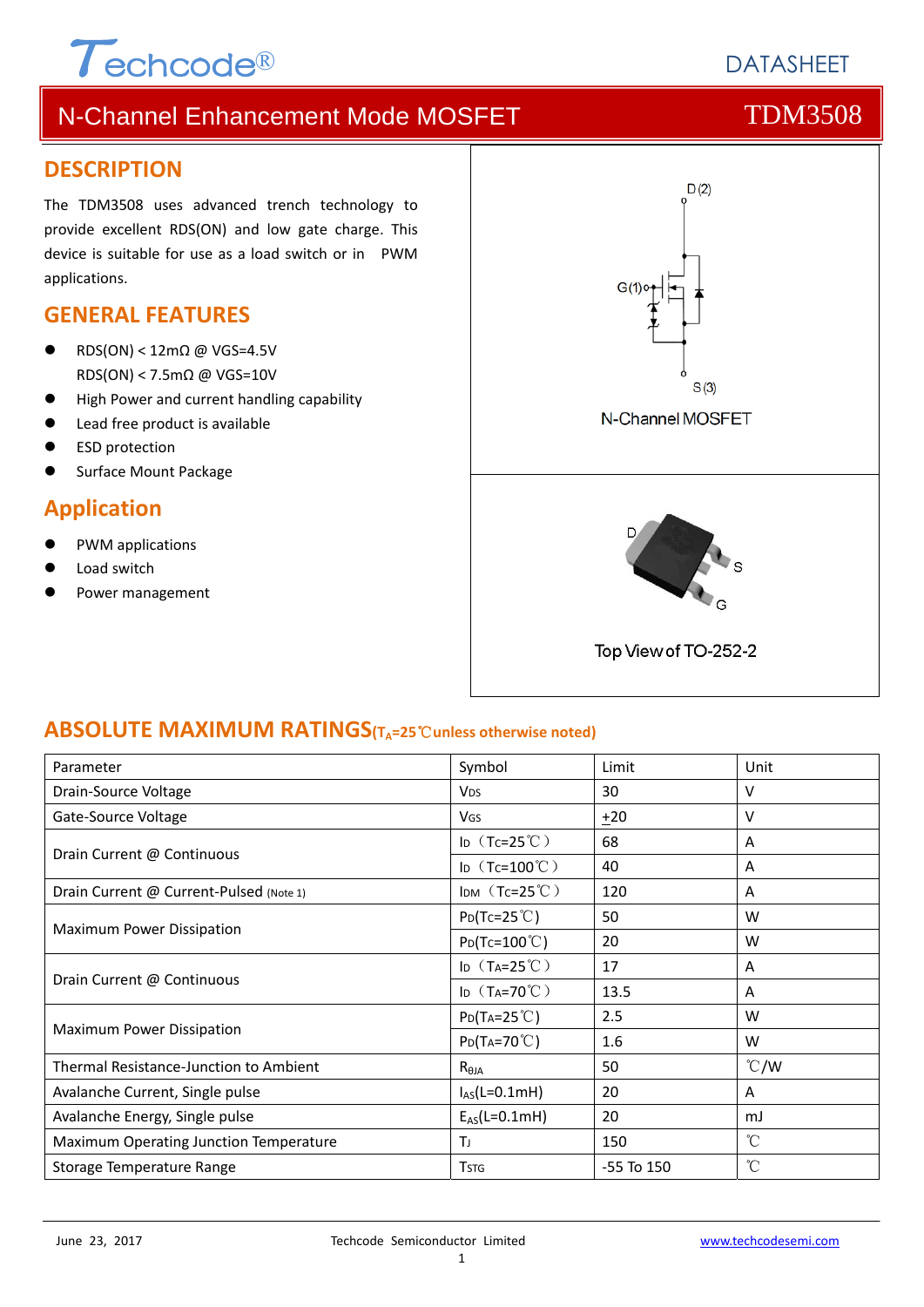

# N-Channel Enhancement Mode MOSFET THE TDM3508

### **ELECTRICAL CHARACTERISTICS (TA=25**℃**unless otherwise noted)**

| Parameter                                 | Symbol                   | Condition                                         | Min                      | Typ                 | Max                      | Unit           |  |  |
|-------------------------------------------|--------------------------|---------------------------------------------------|--------------------------|---------------------|--------------------------|----------------|--|--|
| OFF CHARACTERISTICS                       |                          |                                                   |                          |                     |                          |                |  |  |
| Drain-Source Breakdown Voltage            | <b>BV</b> <sub>DSS</sub> | VGS=0V ID=250µA                                   | 30                       | $\bar{\phantom{a}}$ | $\Box$                   | V              |  |  |
| Zero Gate Voltage Drain Current           | <b>l</b> <sub>DSS</sub>  | V <sub>DS</sub> =24V,V <sub>GS</sub> =0V          | ÷,                       |                     | $\mathbf{1}$             | $\mu$ A        |  |  |
| Gate-Body Leakage Current                 | <b>I</b> GSS             | VGS=±20V,VDS=0V                                   | $\overline{a}$           | $\equiv$            | ±10                      | $\mu$ A        |  |  |
| <b>ON CHARACTERISTICS (Note 2)</b>        |                          |                                                   |                          |                     |                          |                |  |  |
| <b>Gate Threshold Voltage</b>             | VGS(th)                  | V <sub>DS</sub> =VGS, I <sub>D</sub> =250µA       | 1.4                      | 1.7                 | 2.5                      | $\vee$         |  |  |
| Drain-Source On-State Resistance          | RDS(ON)                  | VGS=4.5V, ID=10A                                  | $\overline{a}$           | 8.8                 | 12                       | $m\Omega$      |  |  |
|                                           |                          | VGS=10V, ID=15A                                   | $\overline{a}$           | 6.45                | 7.5                      | m <sub>O</sub> |  |  |
|                                           |                          | $T_J=100^\circ$ C                                 | $\overline{a}$           | 8.8                 | $\blacksquare$           | $m\Omega$      |  |  |
| <b>DYNAMIC CHARACTERISTICS (Note4)</b>    |                          |                                                   |                          |                     |                          |                |  |  |
| <b>Gate Resistance</b>                    | $R_G$                    | VDS=0V, VGS=0V, F=1.0MHz                          | ÷,                       | 1.6                 | 2.5                      | Ω              |  |  |
| Input Capacitance                         | Ciss                     | VDS=15V, VGS=0V, F=1.0MHz                         | $\overline{a}$           | 780                 | 1100                     | PF             |  |  |
| <b>Output Capacitance</b>                 | Coss                     |                                                   | $\overline{a}$           | 510                 | $\equiv$                 | PF             |  |  |
| Reverse Transfer Capacitance              | $C$ rss                  |                                                   | $\overline{a}$           | 39                  | $\overline{a}$           | PF             |  |  |
| <b>SWITCHING CHARACTERISTICS (Note 3)</b> |                          |                                                   |                          |                     |                          |                |  |  |
| Turn-on Delay Time                        | $td($ on $)$             | VDS=15V, RL=15 $\Omega$ , VGEN=10V, RG=1 $\Omega$ | $\overline{\phantom{a}}$ | 11                  | $\bar{\phantom{a}}$      | nS             |  |  |
| Turn-on Rise Time                         | tr                       | $ID=1A$                                           | $\overline{a}$           | 8                   | $\Box$                   | nS             |  |  |
| Turn-Off Delay Time                       | td(off)                  |                                                   |                          | 19.6                | $\overline{a}$           | nS             |  |  |
| <b>Turn-Off Fall Time</b>                 | tf                       |                                                   |                          | 17                  | $\overline{\phantom{a}}$ | nS             |  |  |
| <b>Total Gate Charge</b>                  | Qg                       | VDS=15V, ID=15A, VGS=4.5V                         | $\overline{a}$           | 5.8                 | $\blacksquare$           | nC             |  |  |
| Gate-Source Charge                        | Qgs                      |                                                   | $\overline{a}$           | $\overline{3}$      | $\overline{a}$           | nC             |  |  |
| Gate-Drain Charge                         | Qgd                      |                                                   |                          | 1.5                 | $\overline{a}$           | nC             |  |  |
| Body Diode Reverse Recovery Time          | Trr                      | IF=5A, dl/dt=100A/µs                              | $\overline{\phantom{a}}$ | 25                  | $\Box$                   | nS             |  |  |
| Body Diode Reverse Recovery Charge        | Qrr                      |                                                   | $\overline{a}$           | 11.8                | $\blacksquare$           | nC             |  |  |
| DRAIN-SOURCE DIODE CHARACTERISTICS        |                          |                                                   |                          |                     |                          |                |  |  |
| Diode Forward Voltage (Note 2)            | <b>V<sub>SD</sub></b>    | VGS=0V,Is=10A                                     | $\overline{a}$           | 0.8                 | 1.1                      | $\vee$         |  |  |

NOTES:

1. Pulse width limited by max. junction temperature.

2. Pulse Test: Pulse Width  $\leq 300$ μs, Duty Cycle  $\leq 2\%$ .

3. Guaranteed by design, not subject to production testing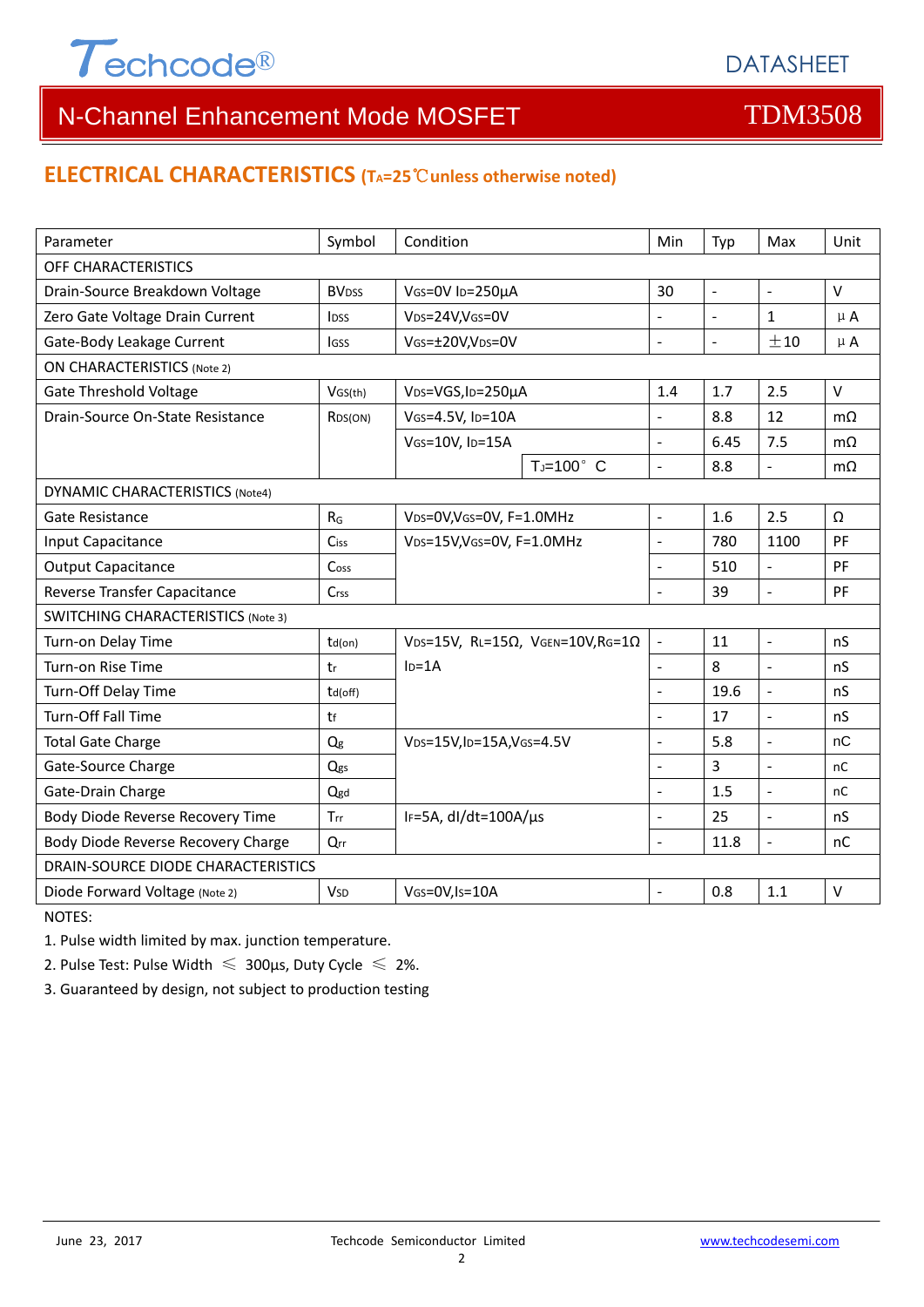

# N-Channel Enhancement Mode MOSFET THE TDM3508

**DATASHEFT** 

### **Package Information**

#### TO252-2 Package



#### TO-252-2 ాయణా⊰ం **INCHES MILLIMETERS** MIN. MAX. MIN. MAX.  $2.39$  $\overline{A}$  $2.18$ 0.086 0.094  $\overline{\phantom{a}}$  $0.005$  $\mathbb{Z}$  $0.13$  $A<sub>1</sub>$  $0.50$  $0.020$ 0.035  $\mathbf b$ 0.89  $0.195$  $0.215$ 4.95 5.46  $b3$  $0.018$  $0.024$  $0.46$  $0.61$ c  $0.018$ 0.035  $c2$ 0.46 0.89  $0.210$  $0.245$ D 5.33 6.22 4.57 D<sub>1</sub>  $0.180$ 6.00 0.236  $0.250$ 6.35  $E$ 6.73 0.265  $E<sub>1</sub>$  $3.81$ 6.00  $0.150$ 0.236 e 2.29 BSC 0.090 BSC 9.40 10.41 0.370  $0.410$  $H$  $\overline{L}$  $0.90$  $1.78$  $0.035$  $0.070$ 2.03  $0.035$  $0.080$ L<sub>3</sub> 0.89  $L<sub>4</sub>$  $\overline{a}$ 1.02  $\overline{a}$  $0.040$  $8^{\circ}$  $\boldsymbol{\theta}$  $\mathbf{O}^{\circ}$  $\mathbf{0}^\circ$  $8^{\circ}$